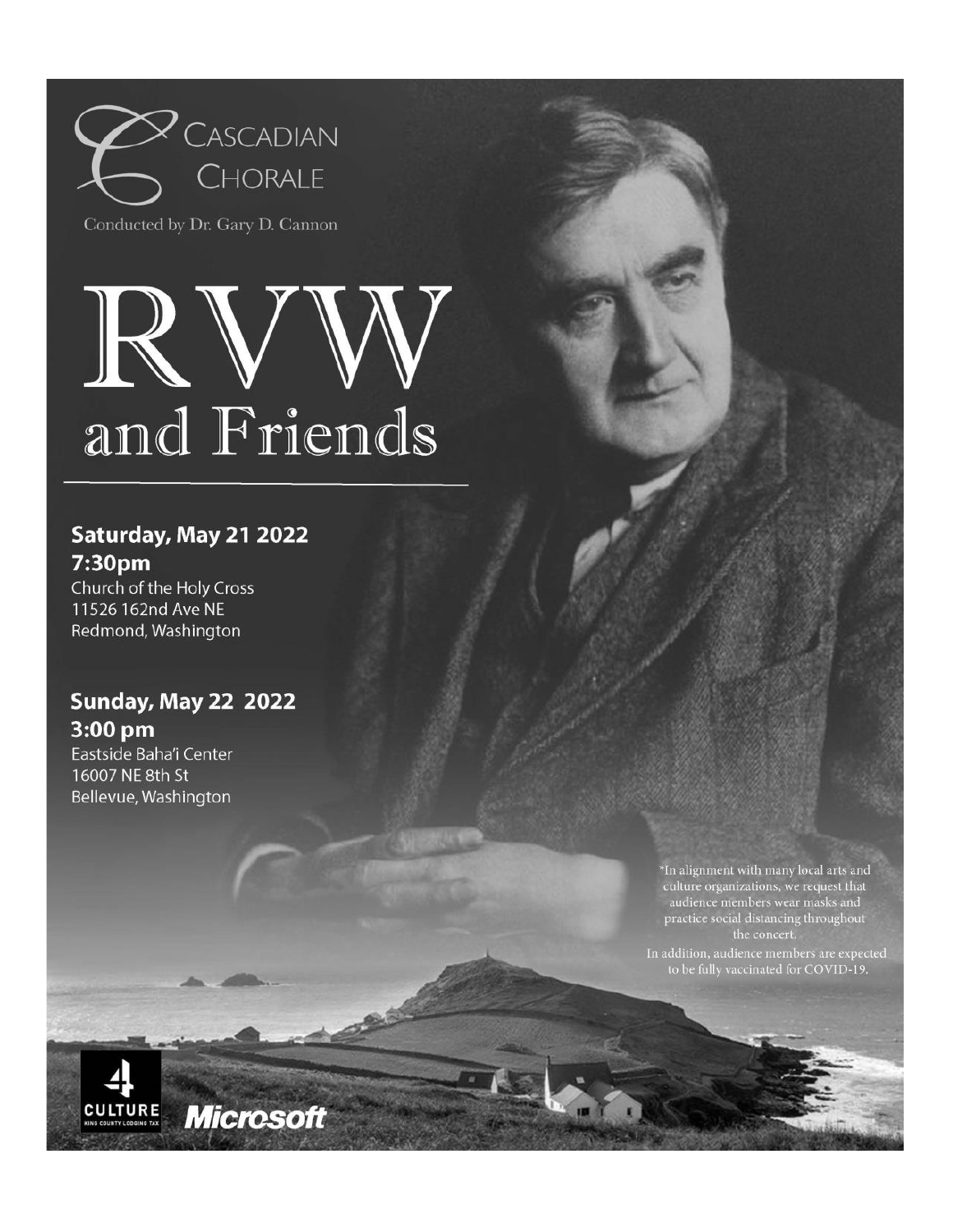#### The Cascadian Chorale

#### *Sopranos*

Frances Acheson Holly Allin Heather Irwin Sue Maybee Marilyn McAdoo Genie Middaugh Tessa Ravagni Jenifer Rees Billie Shung Cami Woodruff

### *Altos*

Annie Doubleday Christine Dunbar Gail Erickson Carol Fielding Tara O'Brien Pride Nikki Schilling Pamela Silimperi Elaine Tsang

*Tenors* Brandon Higa Dustin Kaspar Kalinda Pride Fred Williams

#### *Basses*

Alazel Acheson Ken Black Jeremy Kings David Nichols Trevor Tsang Doug Wyatt

#### *Artistic Staff*

Gary D. Cannon, *Artistic Director* Ingrid Verhulsdonk, *Pianist*

#### *Board of Directors*

Tessa Ravagni, *President* Doug Wyatt, *Vice President* Gail Erickson, *Secretary* Marilyn McAdoo, *Treasurer* Tara O'Brien Pride Paula Rattigan Billie Shung Jim Whitehead

Program notes by Gary D. Cannon Program produced by Doug Wyatt Cover design by Cami Woodruff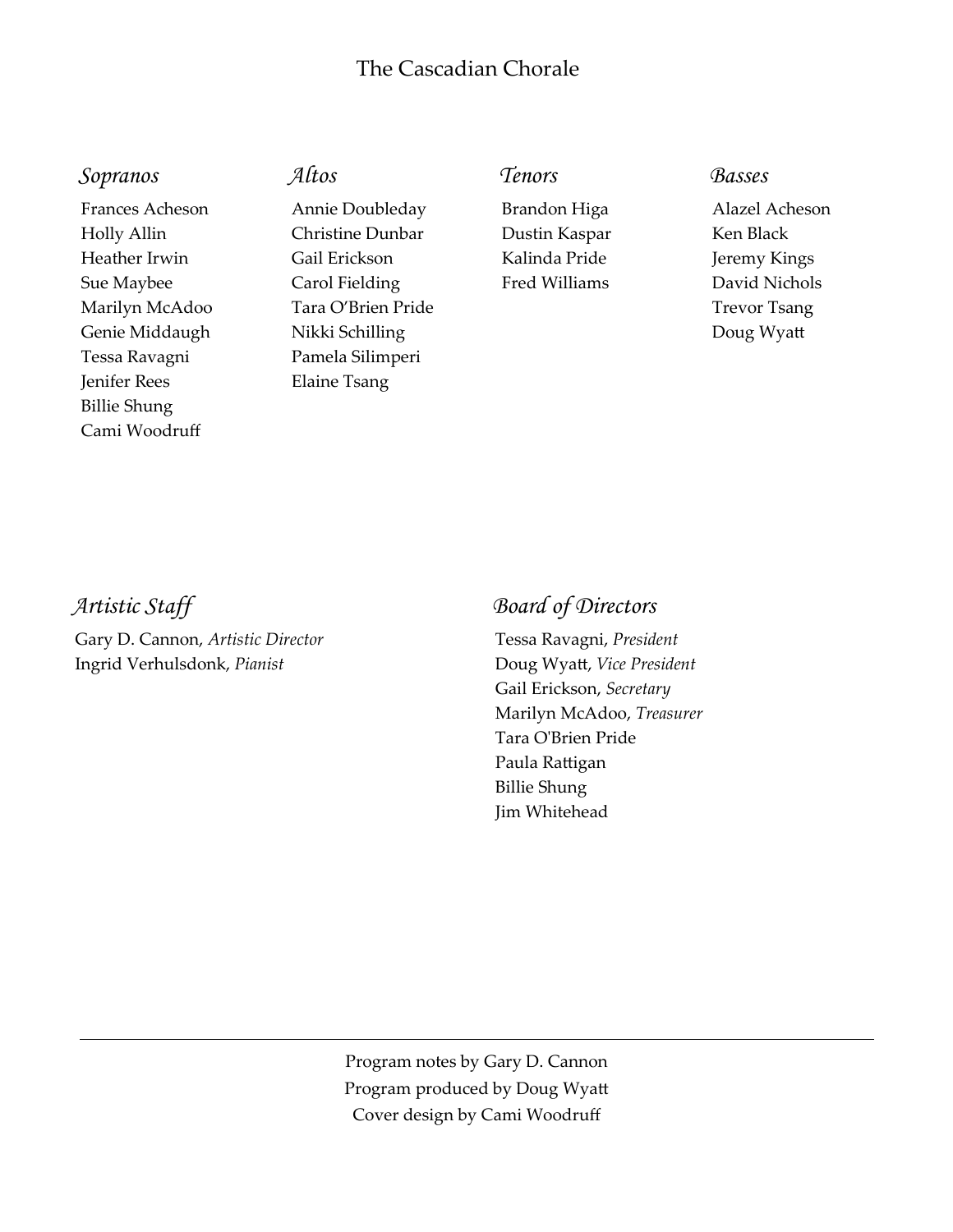# RVW and Friends

| Three Shakespeare Songs (1951)Ralph Vaughan Williams (1872–1958) |  |
|------------------------------------------------------------------|--|
| 1. Full fathom five                                              |  |
| 2. The cloud-capp'd towers                                       |  |
| 3. Over hill, over dale                                          |  |
|                                                                  |  |
|                                                                  |  |
|                                                                  |  |

# $\hat{\infty}$  intermission  $\hat{\infty}$

| 1. The dark-eyed sailor<br>2. The spring time of the year<br>3. Just as the tide was flowing<br>4. The lover's ghost<br>5. Wassail Song |  |
|-----------------------------------------------------------------------------------------------------------------------------------------|--|

Cascadian Chorale Gary D. Cannon, *conductor*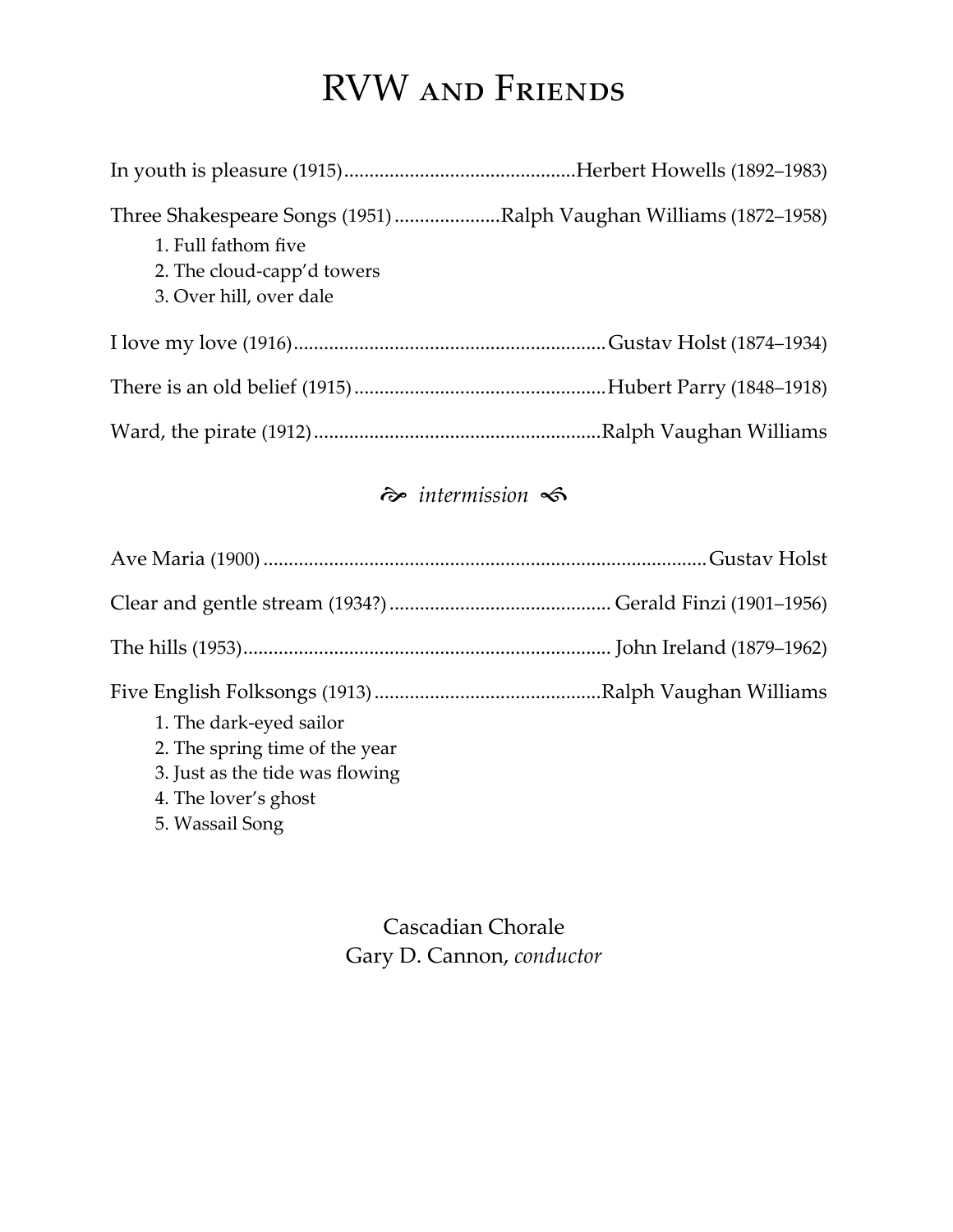# *Gary D. Cannon, Conductor*



Dr. Gary D. Cannon is one of Seattle's most versatile choral personalities, active as conductor, singer, and musicologist. Since 2008 he is Artistic Director of Cascadian Chorale and of the 100-voice Vashon Island Chorale. In 2016 he founded the Emerald Ensemble, a professional chamber choir. At the invitation of the Early Music Guild, he founded and directed a Renaissance choir, Sine Nomine (2008–15). He has conducted for Vashon Opera three times, and has also directed Anna's Bay Chamber Choir, Choral Arts, Earth Day Singers, Kirkland Choral Society, and the Northwest Mahler Festival.

As a tenor soloist, he has appeared with Pacific Northwest Ballet, Seattle Philharmonic, and the Auburn, Eastside, Rainier, and Sammamish Symphony Orchestras, as well as many Seattle-area choirs. He lectures for Seattle Symphony and provides program notes for choirs across the country. His independent musicological research has a special emphasis on the music of William Walton. A California native, Dr. Cannon holds degrees

from the University of California at Davis and the University of Washington.

# *Ingrid Verhulsdonk, Pianist*



Very active as a freelance accompanist in the area, Ingrid Verhulsdonk became the Cascadian Chorale's staff pianist in 2011. She is also principal organist at Sacred Heart Church in Bellevue and accompanist for The Market Street Singers of Ballard. She is on staff at the University of Washington drama department, and has been a regular accompanist with Northwest Opera In Schools, Etcetera (NOISE) and Cornish College of the Arts.

Ingrid has been the recipient of numerous awards and scholarships. She has performed as a soloist with the University of Hawaii Symphony Orchestra as winner of the 2001 student concerto competition, and was a finalist in the Ladies Musical Club competition.

Ingrid holds degrees in piano performance from the University of Washington and the University of Hawaii. She also thoroughly enjoys teaching, and operates a small piano studio in the area.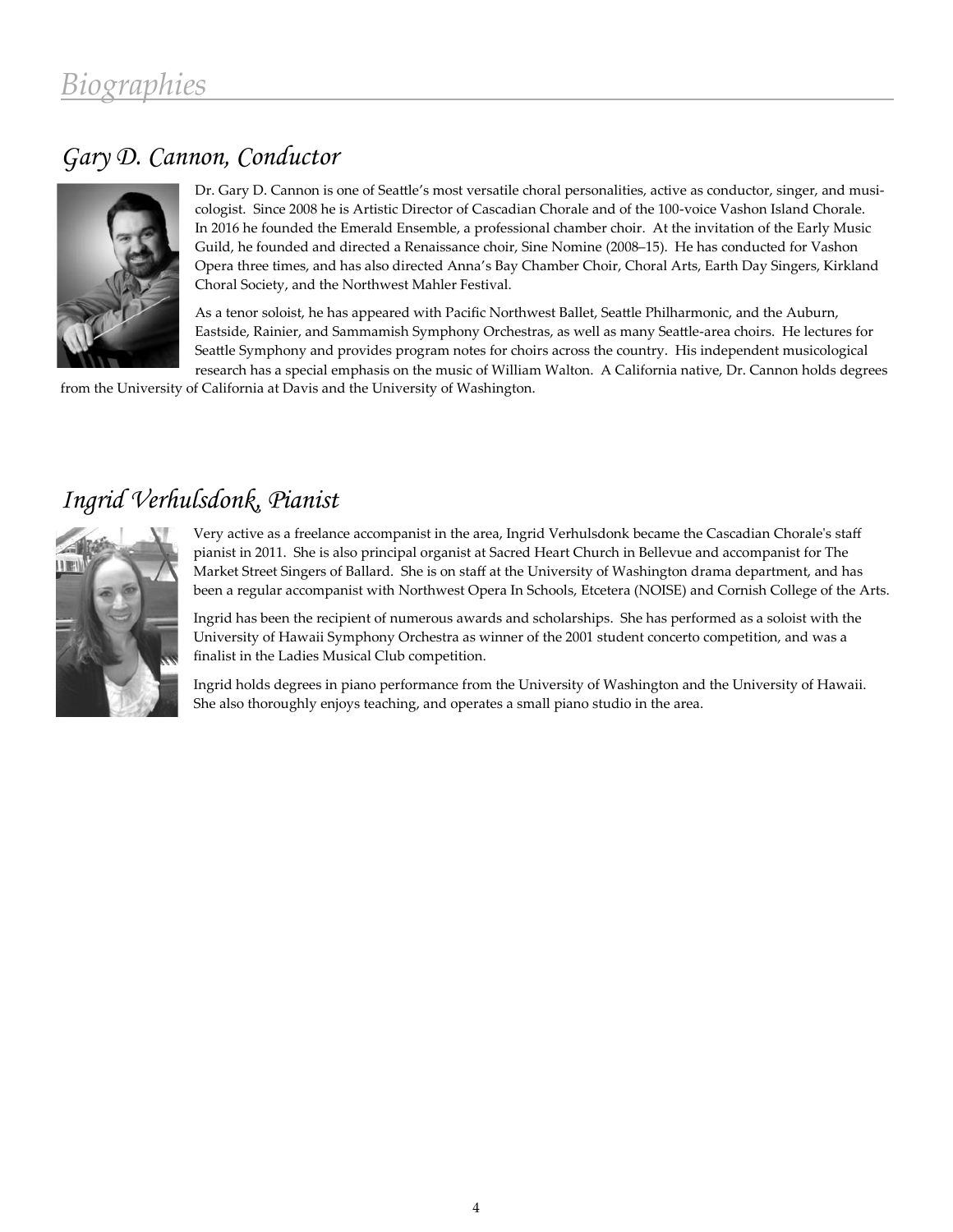# **In youth is pleasure** (1915) by **Herbert Howells** (1892–1983)

Herbert Howells decided when just a boy that he would become a composer. Studies followed with Herbert Brewer, the acclaimed organist at nearby Gloucester Cathedral, and at age twenty Howells entered the Royal College of Music in London. His mentor there was the indomitable Sir Charles Villiers Stanford, who conducted the lad's First Piano Concerto (1913) and predicted great things for him. Howells's researches into composers of the Tudor era achieved early fruit in an unaccompanied Mass (1912) written for Westminster Cathedral, the seat of English Catholicism.

The five-voice *In youth is pleasure* demonstrates that his interest extended to the Renaissance madrigalists too. Close imitations abound, such as the four-fold overlapping entrances at the very start. There are frequent forays into the Mixolydian mode, with its flat seventh. The two sopranos playfully toss back and forth in "mirth and play." The second stanza includes several Renaissance touches of texture, though clearly viewed through a dramatic, late-Romantic prism, as at "but when I waked, it was not so."

In a harbour grene, aslepe whereas I lay, The byrdes sang swete in the middes of the day, I dreamed fast of mirth and play: In youth is pleasure, in youth is pleasure.

Methought I walked still to and fro, And from her company I could not go— But when I waked, it was not so: In youth is pleasure, in youth is pleasure.

Therefore my hart is surely pyght\* Of her alone to have a sight

Which is my joy and hartes delight:

In youth is pleasure, in youth is pleasure.

*— Robert Wever (flourished c.1550–1565)*

*\*pyght: resolved, determined (literally "pitched", fixed)*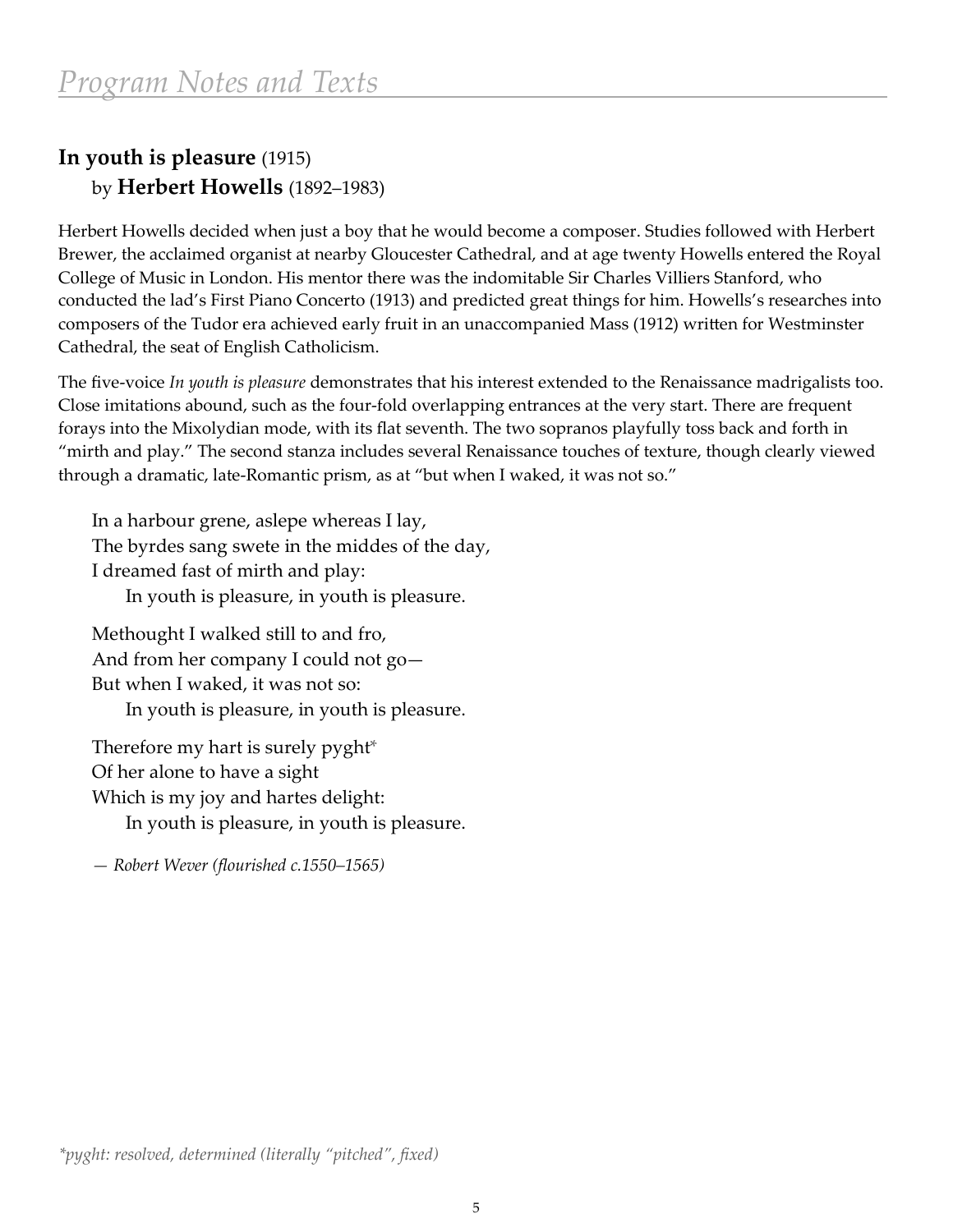# **Three Shakespeare Songs** (1951) by **Ralph Vaughan Williams** (1872–1958)

Upon the death of Edward Elgar in 1934, Ralph Vaughan Williams became English music's unofficial Grand Old Man. One might expect that he would have settled into complacency, focusing his compositions into the neo-Renaissance and neo-folksong styles with which he had found great success. Instead, Vaughan Williams chose the opposite route. His works from the 1930s, such as the ballet *Job* (1930), the one-act opera *Riders to the Sea* (1932), the Fourth Symphony (1934), and the choral cantata *Dona Nobis Pacem* (1936), employ a more dissonant harmonic palette. By the late 1940s, he also became enamored of unusual instrumental sonorities, as illustrated in his score to the film *Scott of the Antarctic* (1948) and the Eighth and Ninth Symphonies (1956 and 1958 respectively). This exploration of unusual harmonic twists and unorthodox sonorities also influenced his late choral works.

In early 1951, the composer and administrator Armstrong Gibbs asked Vaughan Williams for a new work that would be the centerpiece of a choral competition under the auspices of the British Federation of Music Festivals to be held on June 23rd. Vaughan Williams hesitated, preferring that competitions focus on standard repertoire. But in late April, Vaughan Williams's long-invalid wife, Adeline, died. Within weeks, Gibbs received a thick envelope containing a manuscript with a simple inscription: "Dear Armstrong. Here are three Shakespeare settings. Do what you like with them… Yours ever R.V.W." The cycle, itself destined to become standard choral repertoire, is dedicated to Gibbs.

After Adeline's death, Vaughan Williams did not cancel his appointments, but threw himself even more deeply into his work. The first two of these *Three Shakespeare Songs* make it clear, however, that Adeline remained poignantly in his thoughts. Both are settings from *The Tempest*. The first text is sung by the spirit Ariel to Ferdinand, who believes his father has drowned. Vaughan Williams's harmonic explorations bear fruit as the sopranos' opening sonority—an F major triad with an interloping G—is soon interrupted by the tenors' dissonant but sonorous D-flat. The basses are given the bulk of the text as the other voices intone an imaginary underwater funeral knell. The second text is extracted from a speech by the elderly magician Prospero. A few years prior, Vaughan Williams had cited these final lines as befitting the bleak closing pages of his Sixth Symphony (1947), with its eerie juxtaposition of E minor and E-flat major. He uses a similarly ambiguous harmonic color here, in rich eight-part chords. The text of the third number comes from *A Midsummer Night's Dream*. The sopranos portray a nameless fairy recounting their task for the evening: to add dewdrops to each flowering cowslip. Other fairies flitter about in the lower voices' quick patter.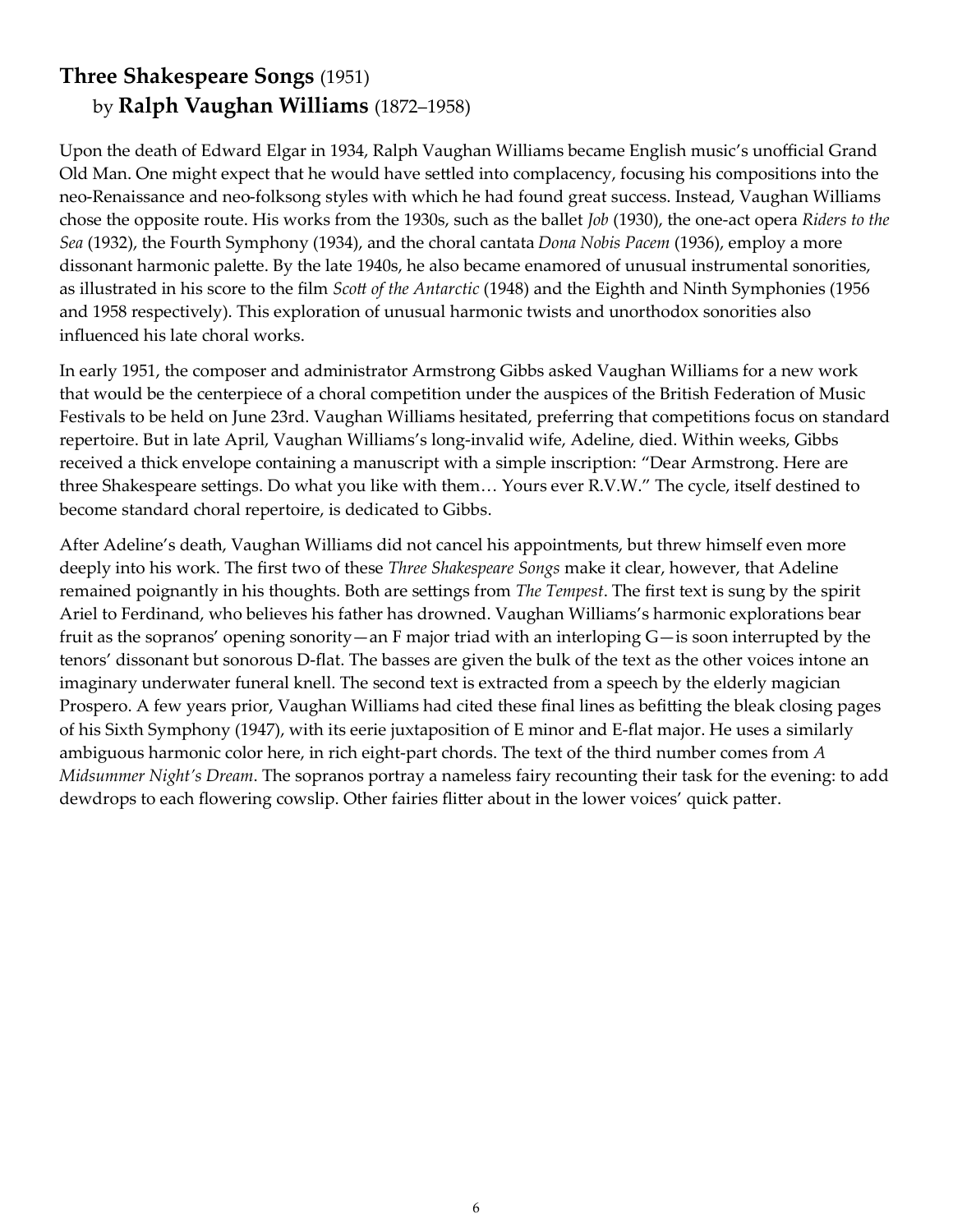#### 1. Full Fathom Five —*The Tempest,* Act I, Sc. 2

Full fathom five thy father lies; Of his bones are coral made; Those are pearls that were his eyes: Nothing of him that doth fade, But doth suffer a sea-change Into something rich and strange. Sea-nymphs hourly ring his knell: Hark! now I hear them,—Ding-dong, bell.

#### 2. The Cloud-Capp'd Towers —*The Tempest,* Act IV, Sc. 1

The cloud-capp'd towers, the gorgeous palaces, The solemn temples, the great globe itself, Yea, all which it inherit, shall dissolve, And, like this insubstantial pageant faded, Leave not a rack behind. We are such stuff As dreams are made on, and our little life Is rounded with a sleep.

#### 3. Over Hill, Over Dale —*A Midsummer Night's Dream,* Act II, Sc. 1

Over hill, over dale, Thorough bush, thorough brier, Over park, over pale, Thorough flood, thorough fire, I do wander everywhere, Swifter than the moonè's sphere; And I serve the fairy queen, To dew her orbs upon the green. The cowslips tall her pensioners be; In their gold coats spots you see; Those be rubies, fairy favours, In those freckles live their savours.

I must go seek some dew-drops here, And hang a pearl in every cowslip's ear.

*— William Shakespeare (1564–1616)*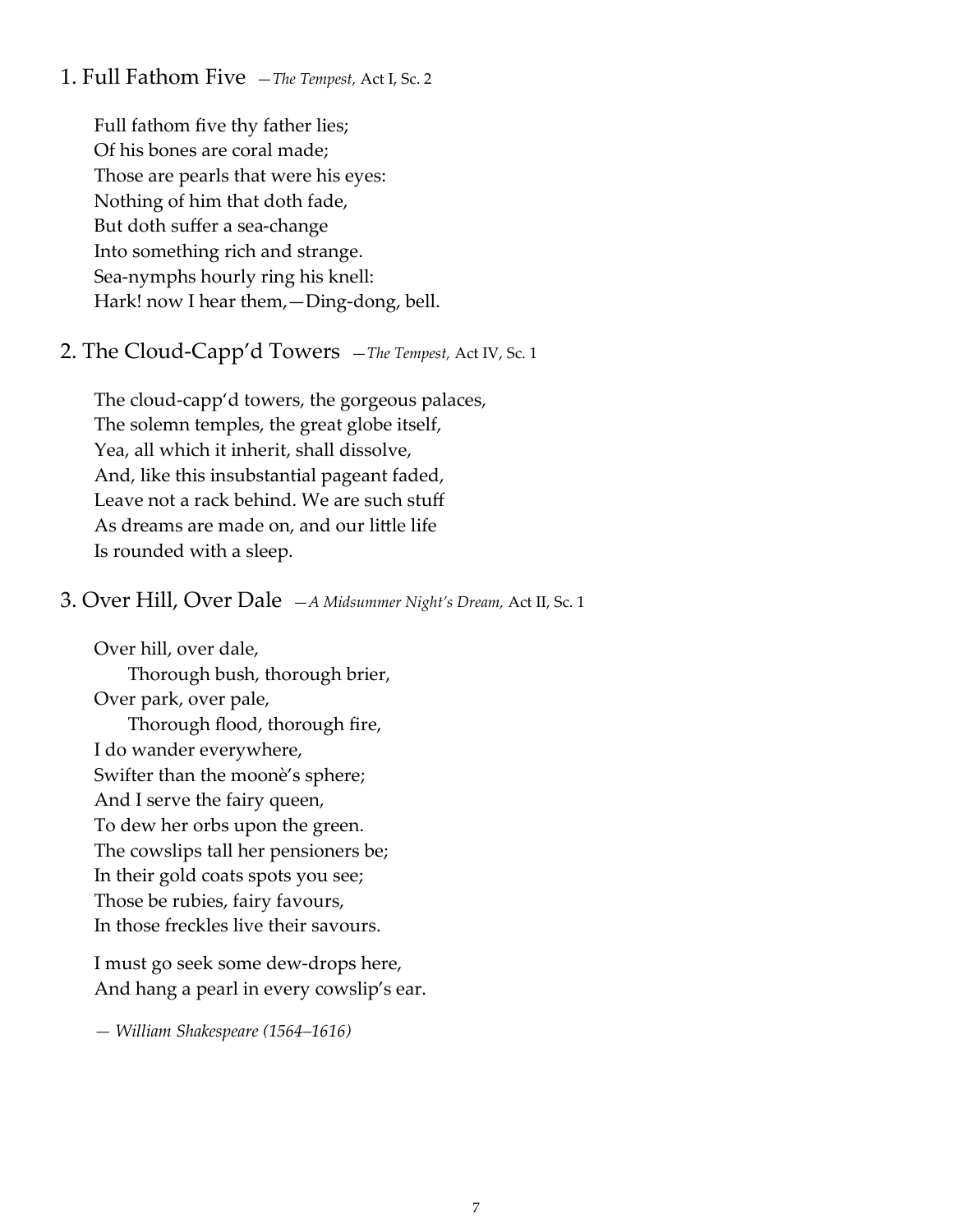### **I love my love**, from *Six Choral Folksongs*, opus 36b (1916)

Cornish folksong, arranged by **Gustav Holst** (1874–1934)

The title page of this work bears the names of three men whose combined histories tell the story of this music's genesis. First is George Barnet Gardiner (1852–1910): Scotsman, teacher of classics at Edinburgh Academy, and one of a growing number of scholars interested in folksong. Such individuals often walked from village to village, transcribing folksong texts and melodies they encountered. In 1904, Gardiner began his investigations into the folk music of England's southwest, especially of Hampshire. In just six years, he collected 1460 folksong texts and 1165 melodies. It was in the region of Cornwall, at the extreme southwestern corner of Great Britain, that he encountered the folksong *I love my love*.

Another individual prominent in the field of folksong-collecting was the composer Gustav Holst: born of Latvian-German descent in Cheltenham, former student of Stanford and Parry at the Royal College of Music, and teacher of music at St. Paul's Girls' School and Morley College in London. Holst and others celebrated their country's folksong tradition by making arrangements of the tunes for choir, orchestra, piano, solo voice, or wind band. As Holst arranged *I love my love* for unaccompanied mixed choir, he had recently completed the behemoth orchestral suite *The Planets* which later brought him global renown.

The third man represented on the title page is Charles Kennedy Scott (1876–1965): Englishman educated at the Brussels Conservatoire, scholar of English Renaissance madrigals, and founding conductor of the Oriana Madrigal Society. "C.K.S. and the Oriana," as the score's dedication identifies them, were renowned for their editions and performances of English secular music from around the year 1600, especially the madrigals of John Wilbye and his ilk. They eventually added traditional English carols and newly composed works to their repertory. Scott remained with the Oriana Society for over fifty years. His work with them, the Philharmonic Choir, the professional A Cappella Singers, and the Bach Cantata Club brought him a reputation as one of the leading choral conductors in Britain.

Holst's arrangement of the folksong *I love my love* has many story-telling, text-centric features of the madrigals beloved of Scott and the Oriana Society. The first two verses are straightforward, the folk melody assigned to the sopranos as the three lower voices harmonize. They introduce the story of a maiden who has been committed to an asylum by her beloved's cruel parents; they have gone so far as to send their son to sea. In the third verse, the tenors sing of the maiden's confidence that she will be rescued, but the sopranos' and altos' gently repeated phrases ("I love my love, love my love… I love my love, love my love…") give the impression that she sits alone, rocking back and forth as her patience challenges her mental faculties. The basses return to the texture as the sailor returns home and flies dramatically—the score is marked "con passione" ("with passion")—to his lover's aid. The maiden is at first afraid, but the sailor promises to remedy all. For the sixth and final verse the tenors tell the comforting moral of the story, but the sopranos and altos return to their gentle oscillations: though the maiden is loved and now well tended, she has nevertheless gone mad.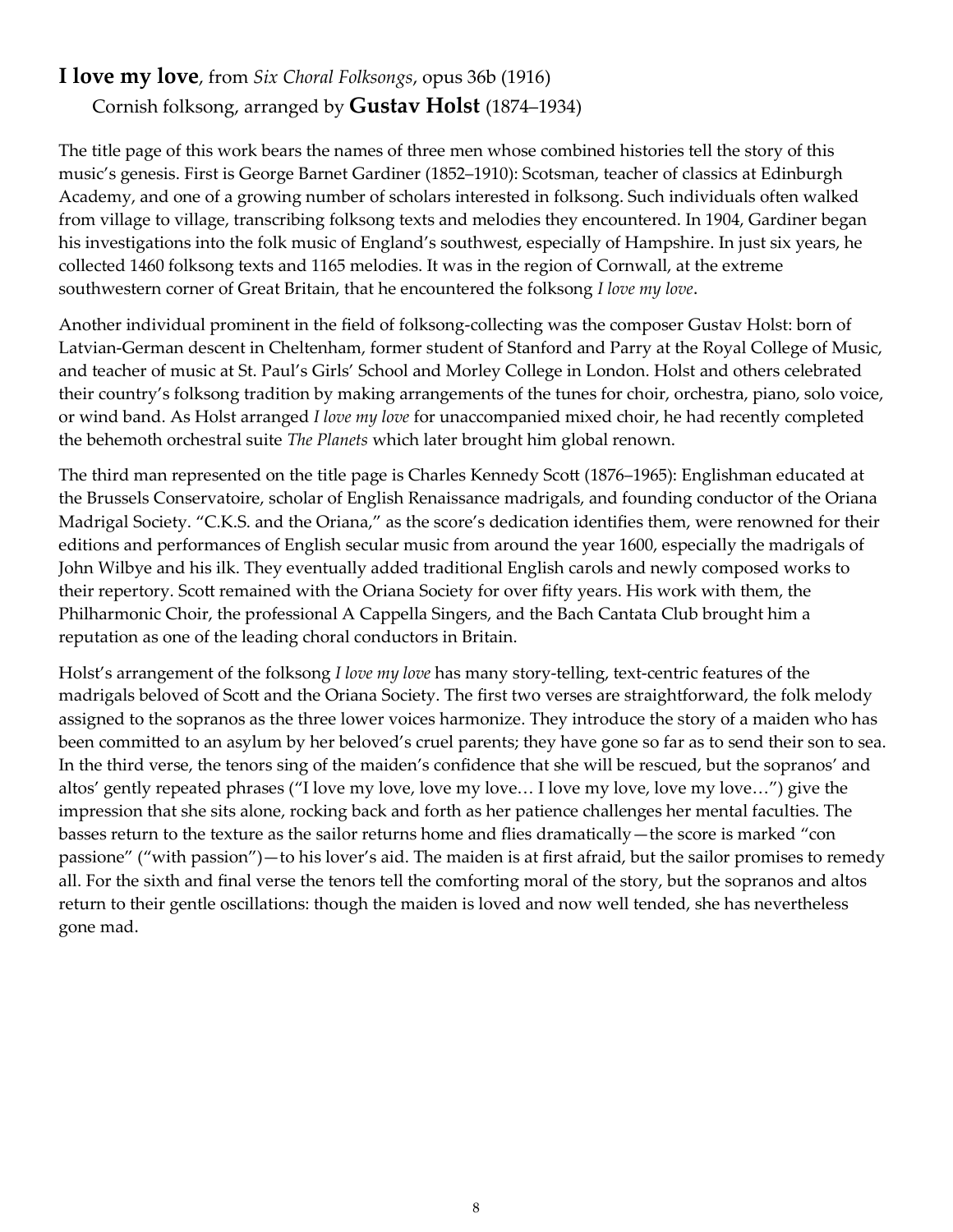Abroad as I was walking, one evening in the spring, I heard a maid in Bedlam\* so sweetly for to sing; Her chains she rattled with her hands, and thus replied she: "I love my love because I know my love loves me!

"O cruel were his parents who sent my love to sea, And cruel was the ship that bore my love from me; Yet I love his parents since they're his although they've ruined me: I love my love because I know my love loves me!

"With straw I'll weave a garland, I'll weave it very fine; With roses, lilies, daisies, I'll mix the eglantine; And I'll present it to my love when he returns from sea. For I love my love, because I know my love loves me."

Just as she there sat weeping, her love he came on land. Then, hearing she was in Bedlam, he ran straight out of hand; He flew into her snow-white arms, and thus replied he: "I love my love, because I know my love loves me."

She said: "My love don't frighten me; are you my love or no?" "O yes, my dearest Nancy, I am your love, also I am return'd to make amends for all your injury; I love my love because I know my love loves me."

So now these two are married, and happy may they be Like turtle doves together, in love and unity. All pretty maids with patience wait that have got loves at sea; I love my love because I know my love loves me.

*\*Bedlam: Bethlem Royal Hospital, which notoriously specialized in extreme treatment of mental illnesses.*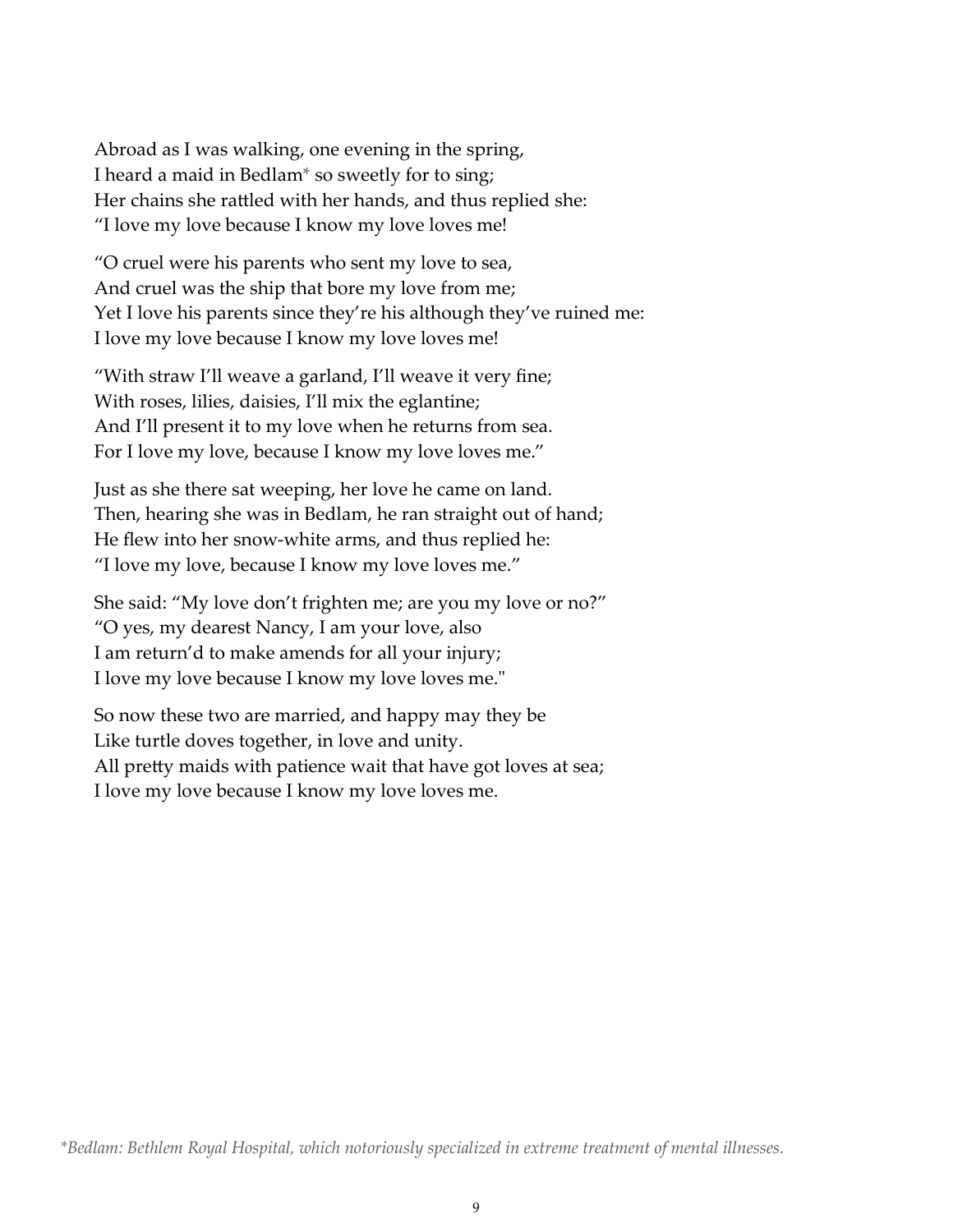# **There is an old belief** (1907, revised 1913–15?), from *Songs of Farewell* (1913–15) by **Sir Charles Hubert Hastings Parry** (1848–1918)

In the late nineteenth century, Germans took to referring to England as "das Land ohne Musik"—the land without music. For over two centuries, no English composer had made a major international reputation. Instead, the English borrowed Continental composers—most notably Handel, Haydn, Mendelssohn, and Dvořák—and tried to adopt them as their own (only in the case of Handel were they successful). But while the Germans jested, a new acorn of greatness sprouted into a second Renaissance of English music. The most prominent pioneers were Hubert Parry, Charles Villiers Stanford, and especially Edward Elgar.

Parry taught at the Royal College of Music and received honorary doctorates from both Oxford and Cambridge. His symphonies were well received and his oratorios were performed throughout England. As Elgar's star rose around 1900, Parry's fell, but his compositional prowess never wavered. As the First World War ravaged a younger generation of composers, Parry turned to reflective poetry from English history. He composed six *Songs of Farewell*, church motets that would prove to be his final works. They are the pinnacle of the great flowering of English unaccompanied choral music during the Victorian and Edwardian periods.

"There is an old belief," the fourth of the *Songs of Farewell*, sets a text by the nineteenth-century Scottish writer John Gibson Lockhart, best known as Sir Walter Scott's biographer. The poet recounts the philosophy that we will, upon our death, awaken to be greeted by friends who have died before us. He concludes that if this philosophy is *not* true, he would prefer to remain permanently asleep. Much of Parry's motet is in thick sixpart counterpoint in close imitation, appropriate to Lockhart's depth of thought. At the mid-point ("That creed I fain would keep") Parry confidently quotes an ancient Catholic chant ("Credo in unum Deum"—"I believe in one God"). The final two lines are given more dissonant music in turn dour and hopeful, with the whole choir moving homophonically as one.

There is an old belief, That creed I fain would keep, that on some solemn shore, that hope I'll ne'er forgo; Beyond the sphere of grief, Eternal be the sleep dear friends shall meet once more: if not to waken so.

and Sin, and Fate's control, *adapted by the composer* Serene in changeless prime of body and of soul.

Beyond the sphere of Time *— John Gibson Lockhart (1794–1854),* 

# **Ward, the pirate** (1912) arranged by **Ralph Vaughan Williams** (1872–1958)

In the late nineteenth century, Germany invented a new science, researching the history of music. Until then, no composer could justifiably claim that their music might be performed beyond their lifetimes. (One could argue that only Palestrina, Mozart, and Beethoven had hitherto truly maintained their fame posthumously.) This science caught on in England, where it came to be called "musicology." One of the unusual characteristics of English music research was an interest in the island's native folksongs. Musicologists, composers, and enthusiastic amateurs (such as George Barnet Gardiner, who collected *I love my love*) wandered the countryside on foot, asking the oldest residents they encountered to sing a tune from their youth. They thus preserved several thousand folk melodies and verses that would surely have been lost.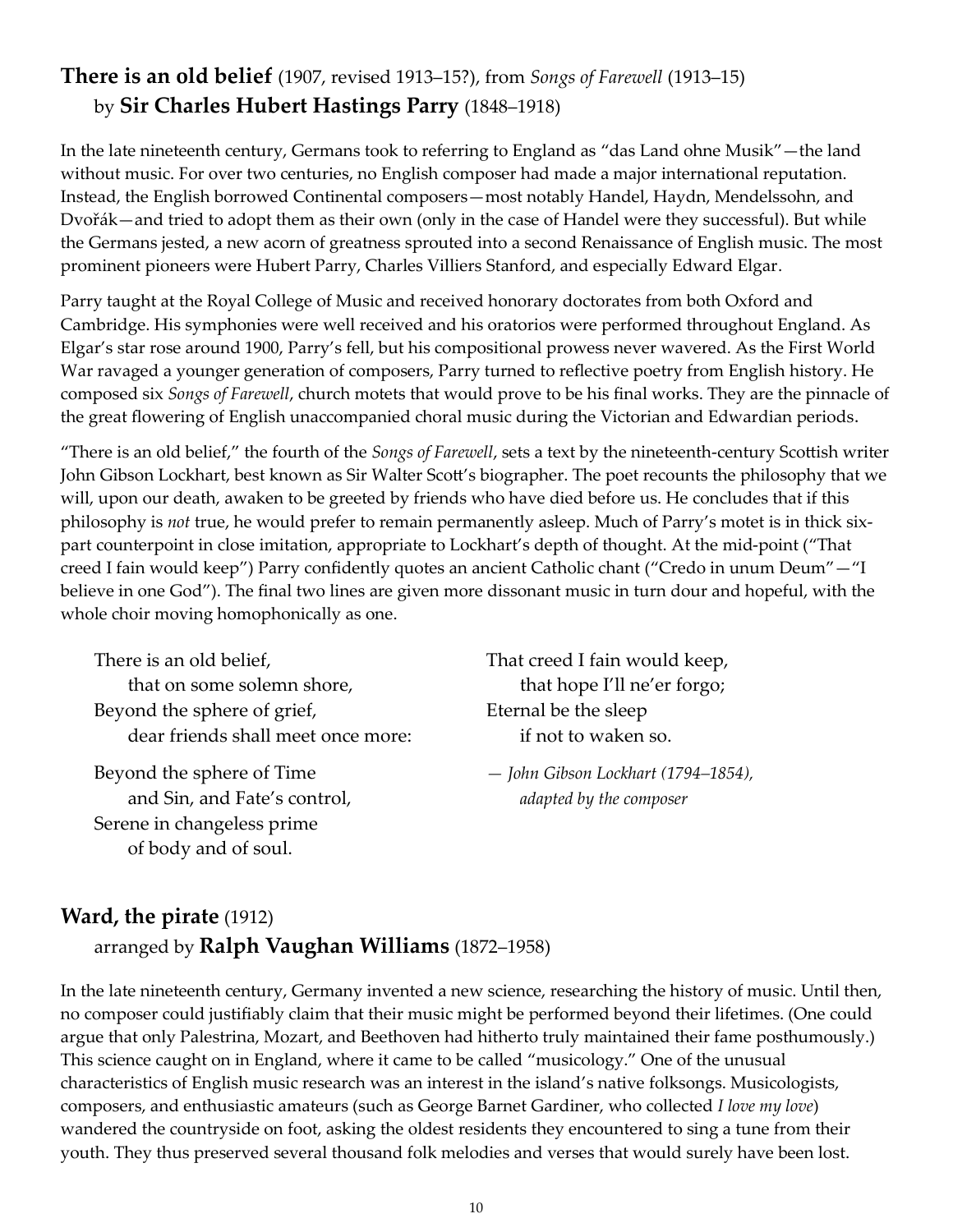Vaughan Williams was one of the leaders of this activity, often traveling in company of his closest friend, Gustav Holst. Both men occasionally arranged the tunes they encountered for solo voice or for chorus. Fourpart men's voices were the chosen medium for Vaughan Williams's take on *Ward, the pirate*, a tune that originally evolved in the seafaring eastern counties. The first stanza claims to be recruiting sailors to join a royal force to combat the ostensibly evil pirate, Captain Ward. But one cannot ignore that Vaughan Williams's music for Ward himself is just as heroic and romanticized. Perhaps Vaughan Williams was aware of another version of the song, in which the ship is called the Saucy Rainbow, with a mere 1,100 aboard (inflated over time to the 1,300 of Vaughan Williams's text). In that alternate version, Ward proclaims to the Rainbow, "Although you show your brass without, I am pure steel within." He invites the English ship to pass unharmed, but the Rainbow's intransigence brings on battle. At the end, Ward claims that he has "never robbed an English ship … nor yet the blaggard Dutchman," who were allies of the English against the French and Spanish. Could Ward be not a wily villain, but an unwittingly loyal Englishman? Regardless, that's not the version Vaughan Williams set. So maybe it's inconsequential to this music. But it's still a fun story. Vaughan Williams would approve.

Come all you gallant seamen bold, all you that march to drum, Let's go and look for Captain Ward, far on the sea he roams; He is the biggest robber that ever you did hear, There's not been such a robber found for above this hundred year.

A ship was sailing from the east and going to the west, Loaded with silks and satins and velvets of the best, But meeting there with Captain Ward, it proved a bad meeting; He robbèd them of all their wealth and bid them tell their king.

O then the King provided a ship of noble fame, She's called the "Royal Rainbow," if you would know her name; She was as well provided for as any ship could be, Full thirteen hundred men on board, to bear her company.

'Twas eight o' clock in the morning when they began to fight, And so they did continue there till nine o' clock at night. "Fight on, fight on," says Captain Ward, "This sport well pleases me, For if you fight this month or more, your master I will be."

O then the gallant "Rainbow" she fired, she fired in vain, Till six and thirty of her men all on the deck were slain.

"Go home, go home," says Captain Ward, "and tell your king from me, If he reigns king on all the land, Ward will reign king on sea."

 $\hat{\infty}$  intermission  $\hat{\infty}$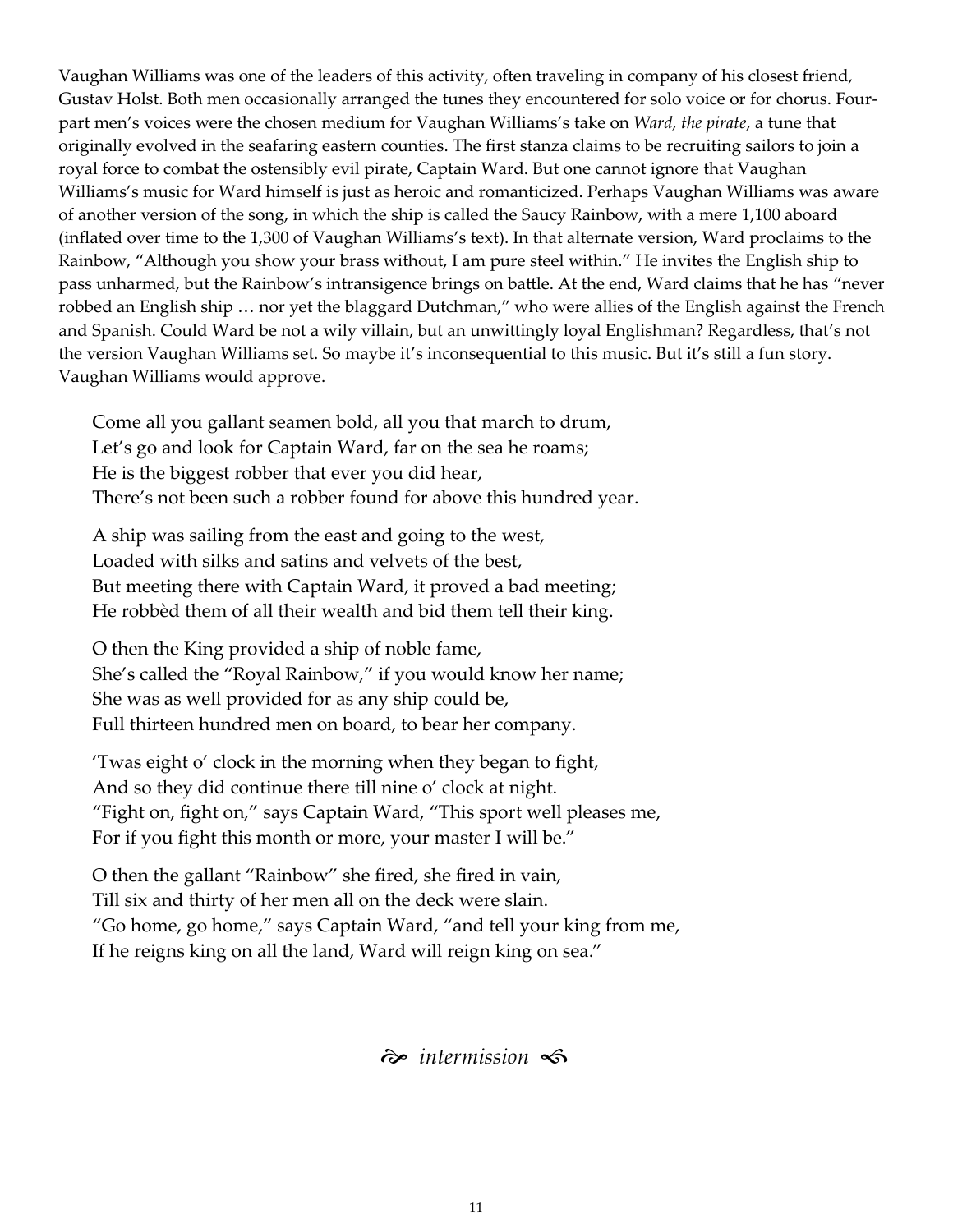# **Ave Maria** (1900) by **Gustav Holst** (1874–1934)

Some composers, like Bach or Mozart, show great promise in their youth. But others, like Holst and Vaughan Williams, take time to develop their brilliance. The pair of best friends met while studying at the Royal College of Music in the 1890s. Their shared teacher, Charles Villiers Stanford, was noted for his extreme demands. While Vaughan Williams flourished in such an environment, others didn't, most notably John Ireland. Holst was somewhere in the middle: he just didn't get much out of college. Which happens sometimes, even to the most well-meaning students. His early works were undistinguished, and only marginally interesting. There was no reason to suspect he had any special talent. To make ends meet, he played trombone in two orchestras.

*But*… there were a few glimmers of his promise, for those who dared to pay attention. One of the earliest was the *Ave Maria*, written in 1900, two years after leaving the RCM. It is scored for eight-part women's chorus and dedicated to the memory of his mother, who had died when Holst was a boy. To look at the page, it seems he is merely imitating the German predecessors on whom he had modeled his student works—folks like Mendelssohn and Rheinberger. To *hear* the work, however, is a different experience. The subtle falling scales, the reservation of the sopranos' high range into a dialogue of unisons, the deft handling of dissonance without resorting to Wagnerian chromaticism, the varied interactions between the two choirs, the static pacing of the middle section ("et benedictus"), the occasional bursting forth of an inner voice, the suave sidle into recapitulation, the final introspective "Amen"—these are signs of a craft that would, eventually, bear fruit.

benedicta tu in mulieribus, blessed art thou among women,

Sancta Maria, ora pro nobis. Amen. Holy Mary, pray for us. Amen.

Ave Maria gratia plena, Dominus tecum; Hail Mary, full of grace, the Lord is with thee; et benedictus fructus ventris tui, Jesus. and blessed is the fruit of thy womb, Jesus.

# **Clear and gentle stream** (1934?), from *Seven Partsongs*, opus 17 (1931–7) by **Gerald Finzi** (1901–1956)

Gerald Finzi was beset by tragedy early in life. Thanks largely to the First World War, before he was eighteen Finzi lost his father, three brothers, and beloved teacher, Ernest Farrar. He studied with Edward Bairstow in York for a few years, then went to Gloucestershire, a man in his twenties of independent wealth trying to find himself in the idyllic hills of the West Country. He did eventually move to London, where he taught at the Royal Academy of Music, attended vast numbers of concerts, and hobnobbed with England's musical elite. But his heart was in the countryside, and so in 1937 he and his artist wife built a house in rural Hampshire. It became a haven for musicians and composers, Ralph Vaughan Williams prominent among them. There Finzi composed.

Though respected among his colleagues, Finzi had, by the outbreak of the Second World War, gained hardly a jot of public recognition. He was known for a few songs on Thomas Hardy, such as the cycle *A Young Man's Exhortation* (1926–9), but nothing else. This assuredly had much to do with the many non-compositional projects he undertook. He arranged for the preservation and publication of the poems and songs of Ivor Gurney, a friend who suffered psychologically from the First War. He curated the manuscripts of Hubert Parry for the Bodleian Library at Oxford. He collected music manuscripts and published scores from England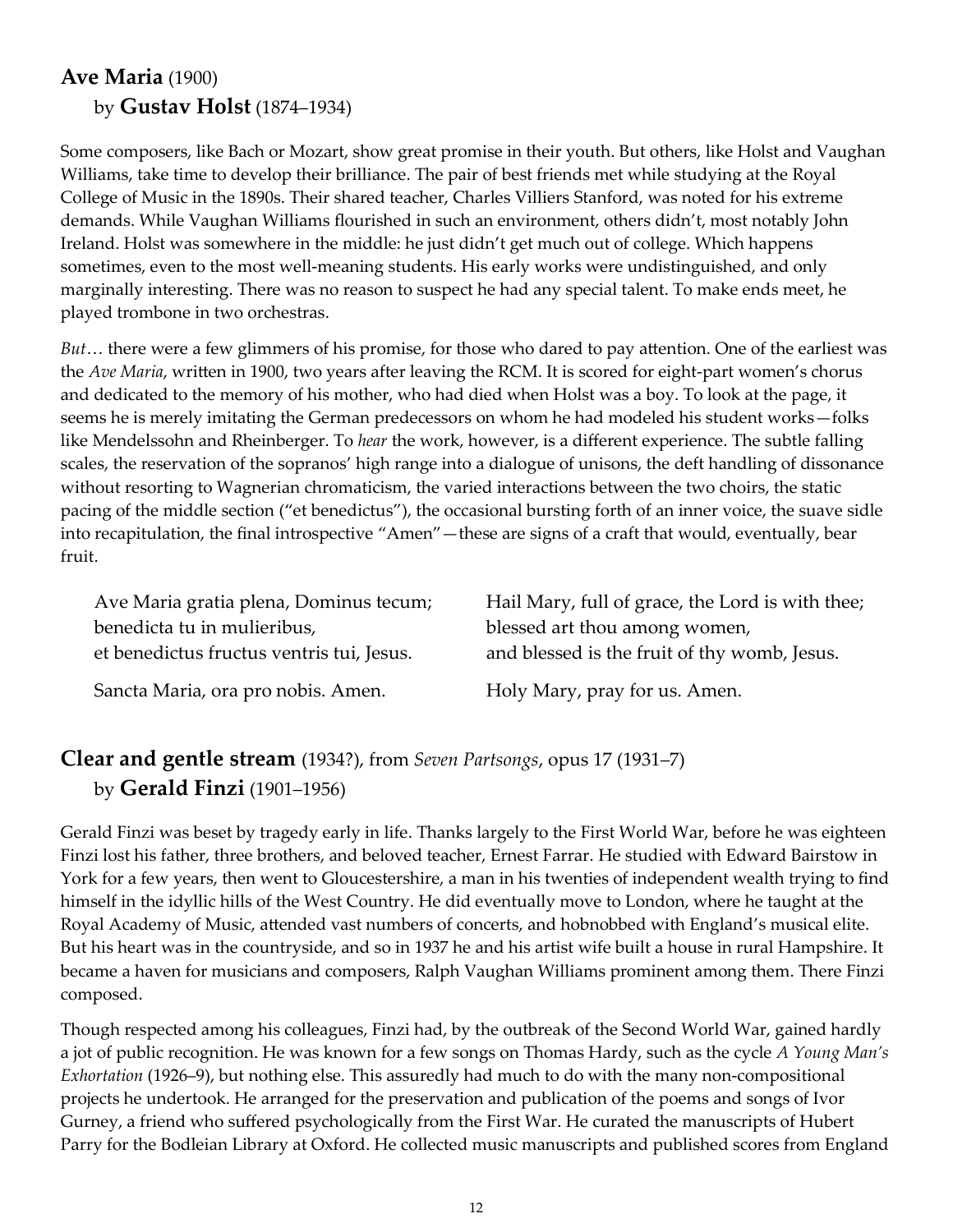in the period of roughly 1740 to 1780. He passionately read and collected poetry and many other volumes. He devoted much of his sixteen acres to an apple orchard, saving dozens of varieties from extinction. He founded in 1940 the Newport String Players, an amateur orchestra with which he performed standard string repertoire, unknown works by his beloved eighteenth-century English composers, and periodically works by young, as yet undiscovered composers. His own compositions progressed, bit by bit, steadily and slowly.

Among them was a series of choral partsongs written throughout the 1930s on texts of Robert Bridges, who at the turn of the century had been considered one of England's leading poets but is now all but forgotten. *Clear and gentle stream* exemplifies Finzi's methods of setting text organically—organic, yes; simple, no. The text is stated straight through, without repetition, like a recitation, though the four parts often imitate each others' entrances. All four voices are treated as contrapuntal equals, trading opportunities to introduce each new line of text. (Finzi argued that this number is best heard when sung by solo voices, as with madrigals of old.) The tempo is marked *Andante placido*, and placidity likewise infuses the dynamic, which only three times rises as far as *mezzoforte.* Though Bridges's poem seems a peaceful recollection while visiting a dear location from the poet's youth, the title is telling: "Elegy."

Clear and gentle stream! Many an afternoon Known and loved so long, Shape Company Company Company Company Company Company Company Company Company Company Company Company Company Company Company Company Company Company Company Company Company Company Company Company That hast heard the song Dreaming here I lay; And the idle dream And I know how soon, Of my boyish day; Idly at its hour, While I once again First the deep bell hums Down thy margin stray, From the minster tower, In the selfsame strain And then evening comes, Still my voice is spent, Creeping up the glade, And my idle dream, And the tardy boon, Clear and gentle stream! Of her brightening moon.

Where my old seat was **Clear and gentle stream!** Here again I sit, Ere again I go Where the long boughs knit Where thou dost not flow, Over stream and grass Well does it beseem A translucent eaves: Thee to hear again Where back eddies play Once my youthful song, Shipwreck with the leaves, That familiar strain And the proud swans stray, Silent now so long: Sailing one by one Be as I content Out of stream and sun, With my old lament And the fish lie cool and head and my idle dream, In their chosen pool. Clear and gentle stream!

With my old lament,  $\qquad \qquad$  With her lengthening shade,

*— Robert Bridges (1844–1930)*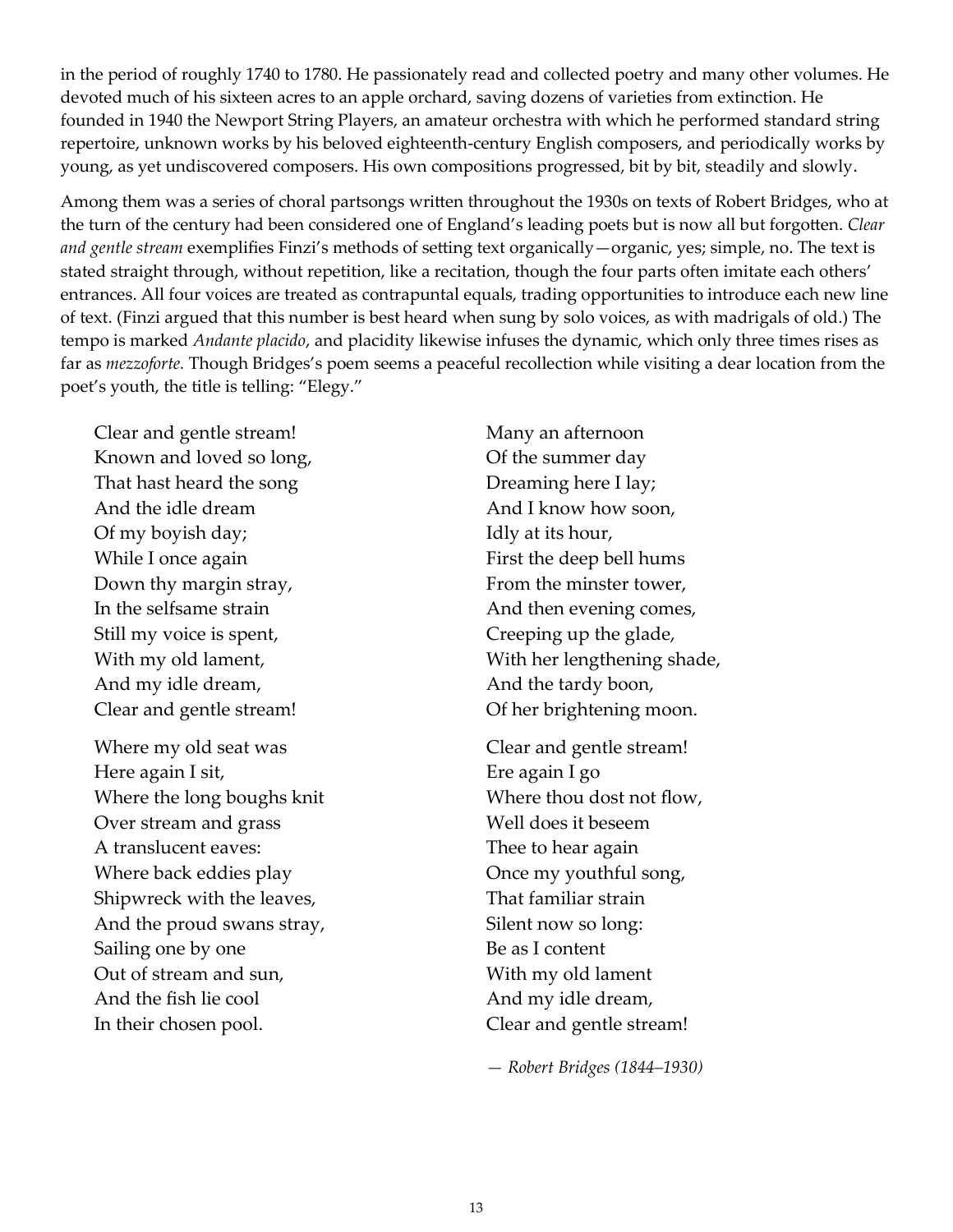# **The hills** (1953) by **John Ireland** (1879–1962)

At the end of the nineteenth century, Charles Villiers Stanford was the primary composition instructor at the Royal College of Music in London. He was also rude, cruel, and irascible: what the Victorians would have called a typical Irishman. One of his students was the mild-mannered, easily intimidated, introspective, insecure, orphaned—and very English—John Ireland. It was a horrible match. But Ireland did learn much from Stanford's absolute insistence on solid craft. Ireland left the RCM to become organist and choirmaster at St. Luke's Church in London's fashionable Chelsea neighborhood. Steadily his reputation as a composer grew, led by the choral anthem *Greater love hath no man* (1911), the song *Sea-Fever* (1913), and *The Holy Boy* (1913), a piano work that came to be arranged for various forces, including as a hymn. Around 1920 he began to teach at the RCM and entered a more prominent role in British musical society. He even finally tackled one of the larger forms: his Piano Concerto (1930) is among the best ever written by an Englishman. Ireland stopped teaching in 1939, and largely stopped composing in the mid-1940s, while in his sixties. But he finally found a degree of inner peace.

One occasion for which he came out of retirement was the coronation of Queen Elizabeth II. Ireland was one of ten composers commissioned to contribute to *A Garland for the Queen*, a volume of modern madrigals. The poem by James Kirkup could hardly have better suited Ireland's personality. Much of England is noted for its gentle hills, which here are hailed as "altars of the sun" and, most appropriately for a coronation text, "the earth's enduring thrones." Amid bouts of silence, Ireland vividly depicts various aspects of nature. The "profounder rivers run" with steadily moving lines. A smooth unison descent prepares the hills' "strong humility," a phrase which indeed could describe John Ireland himself.

How calm, how constant are the hills! How green and white and golden in the summer light! Their lakes, their leaping wells are bright With flow'r, leaf, and rain, And their profounder rivers run From rocks that are the altars of the sun.

How calm, how constant are the hills! Our time's dark gale of ice and fire Thunders around them, but removes them never. No tempest overthrows their strong humility. They are both god and temple, And their stones are holy, the earth's enduring thrones.

How calm, how constant are the hills.

*— James Kirkup (1918–2009)*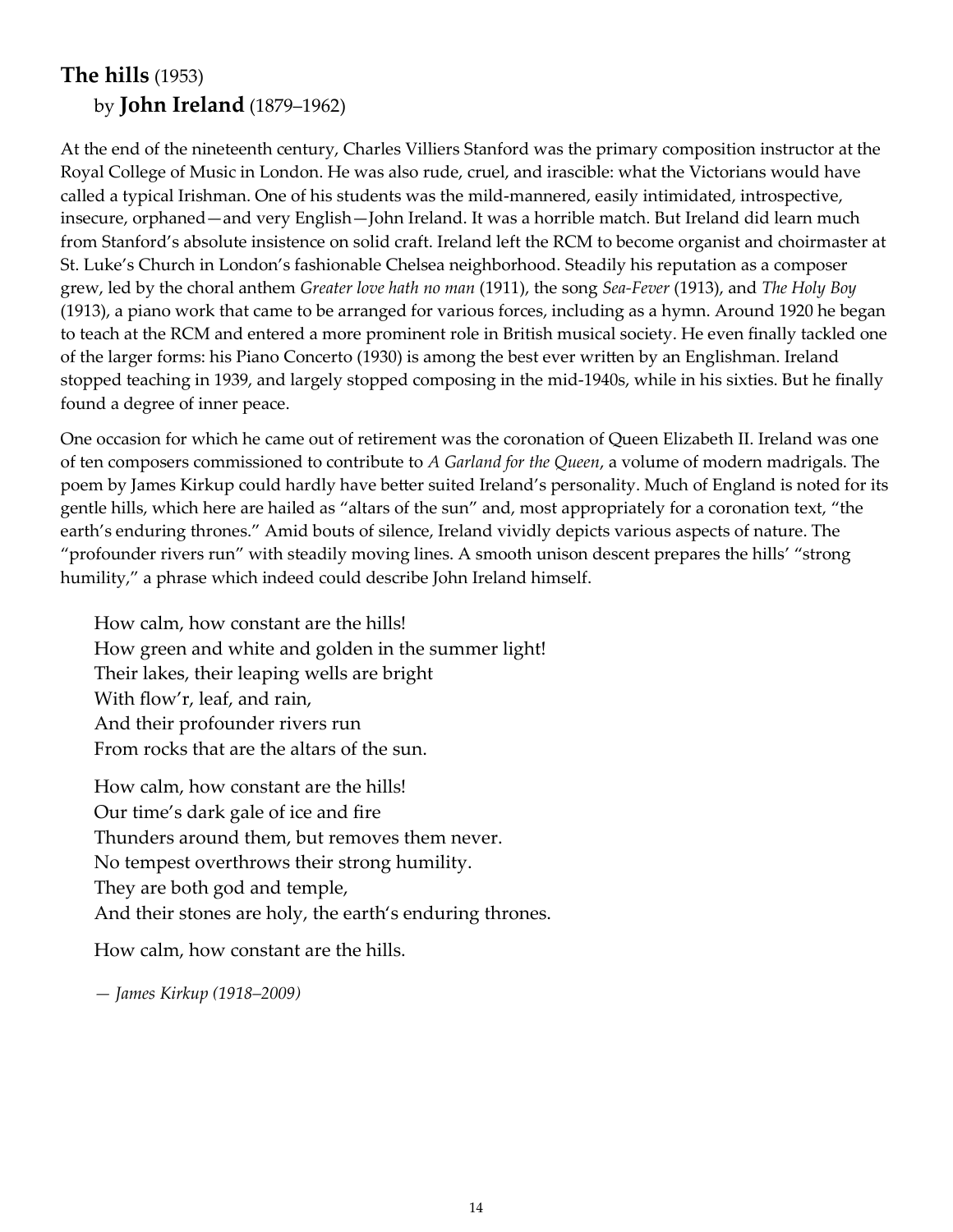# **Five English Folksongs** (1913) arranged by **Ralph Vaughan Williams** (1872–1958)

Over the course of his life, Vaughan Williams made at least sixty-one arrangements of folksongs for chorus, and sixty more for solo voice and piano. And this excludes those that found their way into over a dozen other works, such as the opera *Hugh the Drover* (1914), the *English Folksong Suite* (1923) for military band, the *Six Studies in English Folksong* (1926) for cello and piano, and of course works for chorus and orchestra like *Fantasia on Christmas Carols* (1912) and *Folksongs of the Four Seasons* (1949). Throughout his career, Vaughan Williams constantly returned to the folksong for inspiration. But the *Five English Folksongs*—published in 1913, while Vaughan Williams was still building his reputation—stand apart. He doesn't limit himself to simple statements of the tune, but builds each into an elaborate fantasia, using the choir to depict and explore the story dramatically. It is no surprise that by 1920 they were being performed across England.

Four of the group deal with the popular trope of a sailor returning home and finding love. In the first, a sailor meets a "young lady fair" on her evening promenade. She laments that her lover is dead "at the bottom of the sea," but then he reveals himself as the very fellow. (Never mind that she didn't recognize him on her own. Perhaps she was crying too hard? Or he grew a beard?) The moral to the story—shared by Holst's *I love my love*—is: "maids, be true while your love's away." (Not very woke; sorry.) In the second song, the poet overhears a sailor (apparently a tenor) and his lady singing in a Scottish valley, "proclaim[ing] the lovely spring." The refrain of "Just as the tide was flowing" receives a magnificently rolling statement, as a sailor comes home, meets a maiden on her walk (sound familiar?), and rhapsodically requests to join her.

But the fourth song takes a new approach. The lover returns from a "long time" at sea, ready to share with his beloved a fleet of ships replete with resonant music, silken sails, and a golden mast. Only the title bears the hint that she is in fact being visited by "the lover's ghost," who has returned "for the sake, my love, of thee." (We never learn what she thinks of this visitation.) Archaic cadential patterns and oddly prolonged phrase patterns reveal the specter's measured pace, and the final C-sharp major ("thee") is surely one of history's greatest closing shifts from minor to major.

And now for something completely different, trading the sea for Christmas. Carolers invoke blessings upon the master of the house, who after all has provided them with white bread and brown ale—very opulent indeed! Warm wishes are bestowed on his livestock, his fields, even his servants (but woe betide the chintzy butler!). Eventually, the party ends and the carolers wander off, singing into the distance .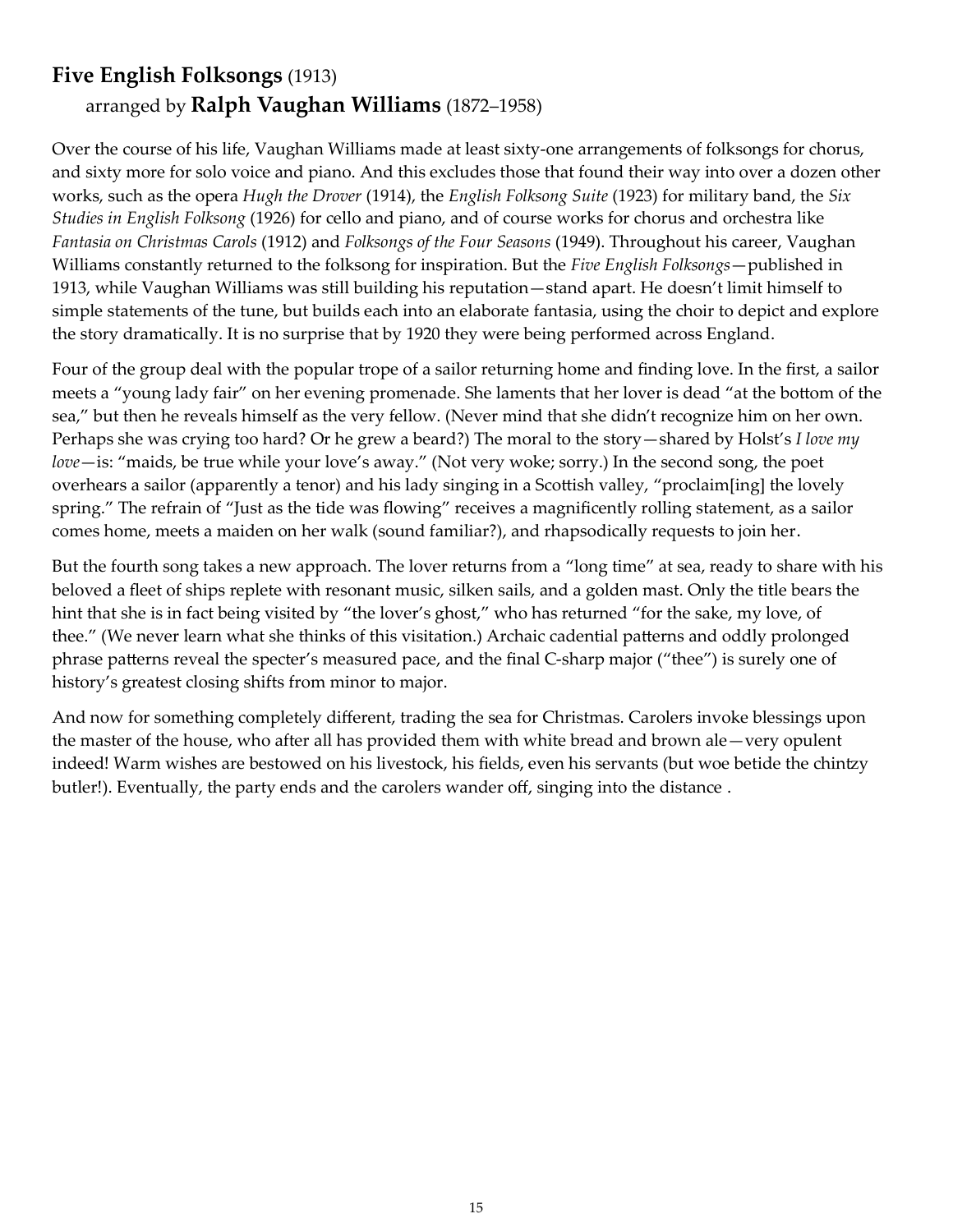#### 1. The dark-eyed sailor

It was a comely young lady fair, Was walking out for to take the air; She met a sailor all on her way, So I paid attention to what they did say.

Said William, "Lady why walk alone? The night is coming and the day near gone." She said, while tears from her eyes did fall, "It's a dark-eyed sailor that's proving my downfall.

"It's two long years since he left the land; He took a gold ring from off my hand; We broke the token, here's part with me, And the other lies rolling at the bottom of the sea."

Then half the ring did young William show, She was distracted midst joy and woe. "O welcome, William, I've lands and gold For my dark-eyed sailor, so manly, true and bold."

Then in a village down by the sea, They joined in wedlock and well agree. So maids be true while your love's away, For a cloudy morning brings forth a shining day.

#### 2. The spring time of the year

As I walked out one morning, In the springtime of the year, I overheard a sailor boy, Likewise a lady fair.

They sang a song together, Made the valleys for to ring, While the birds on spray And the meadows gay Proclaimed the lovely spring.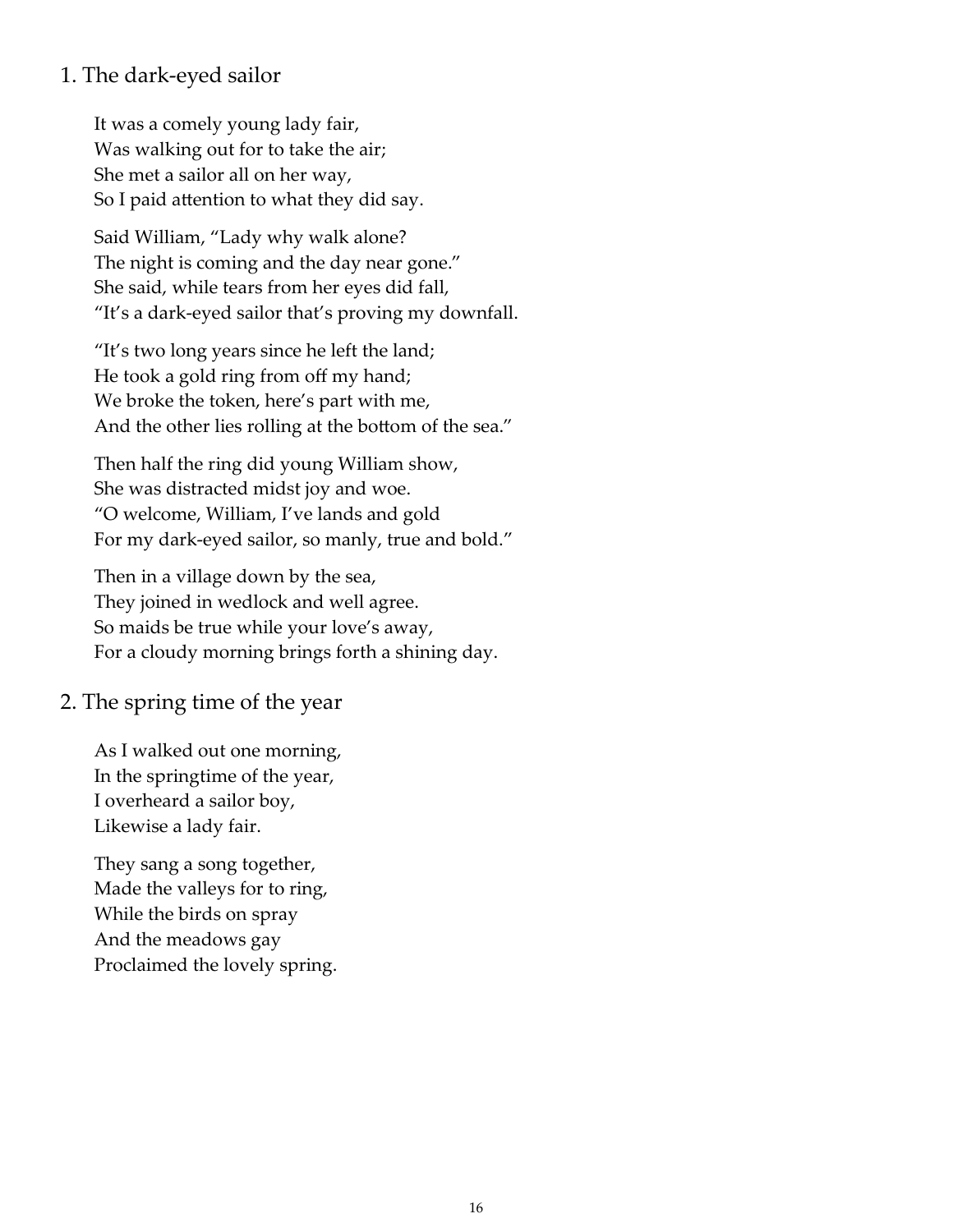## 3. Just as the tide was flowing

One morning in the month of May, I made a bow and said, "Fair maid, Down by some rolling river, How came you here so early; A jolly sailor, I did stray, My heart by you it is betray'd When I beheld my lover. The same of Ford do love you dearly. She carelessly along did stray, I am a sailor come from sea, A-picking of the daisies gay; If you will accept of my company And sweetly sang her roundelay, To walk and view the fishes play," Just as the tide was flowing. Just as the tide was flowing.

O! her dress it was so white as milk, No more we said, but on our way And jewels did adorn her. We gang'd along together; Just like some lady of honour. And pleasant was the weather. Her cheeks were red, her eyes were brown, When we were weary we did sit down, Her hair in ringlets hanging down; Beneath a tree with branches round; She'd a lovely brow without a frown, For my true love at last I'd found, Just as the tide was flowing. Just as the tide was flowing.

#### 4. The lover's ghost

Well met, well met my own true love; Long time I have been absent from thee, I am lately come from the salt sea, And 'tis all for the sake, my love, of thee.

I have three ships all on the salt sea, And one of them has brought me to land, I've four and twenty mariners on board, You shall have music at your command.

The ship wherein my love shall sail Is glorious for to behold, The sails shall be of shining silk, The mast shall be of the fine beaten gold.

I might have had a King's daughter, And fain she would have married me, But I forsook her crown of gold, And 'tis all for the sake, my love, of thee.

Her shoes were made of the crimson silk, The small birds sang, and the lambs did play,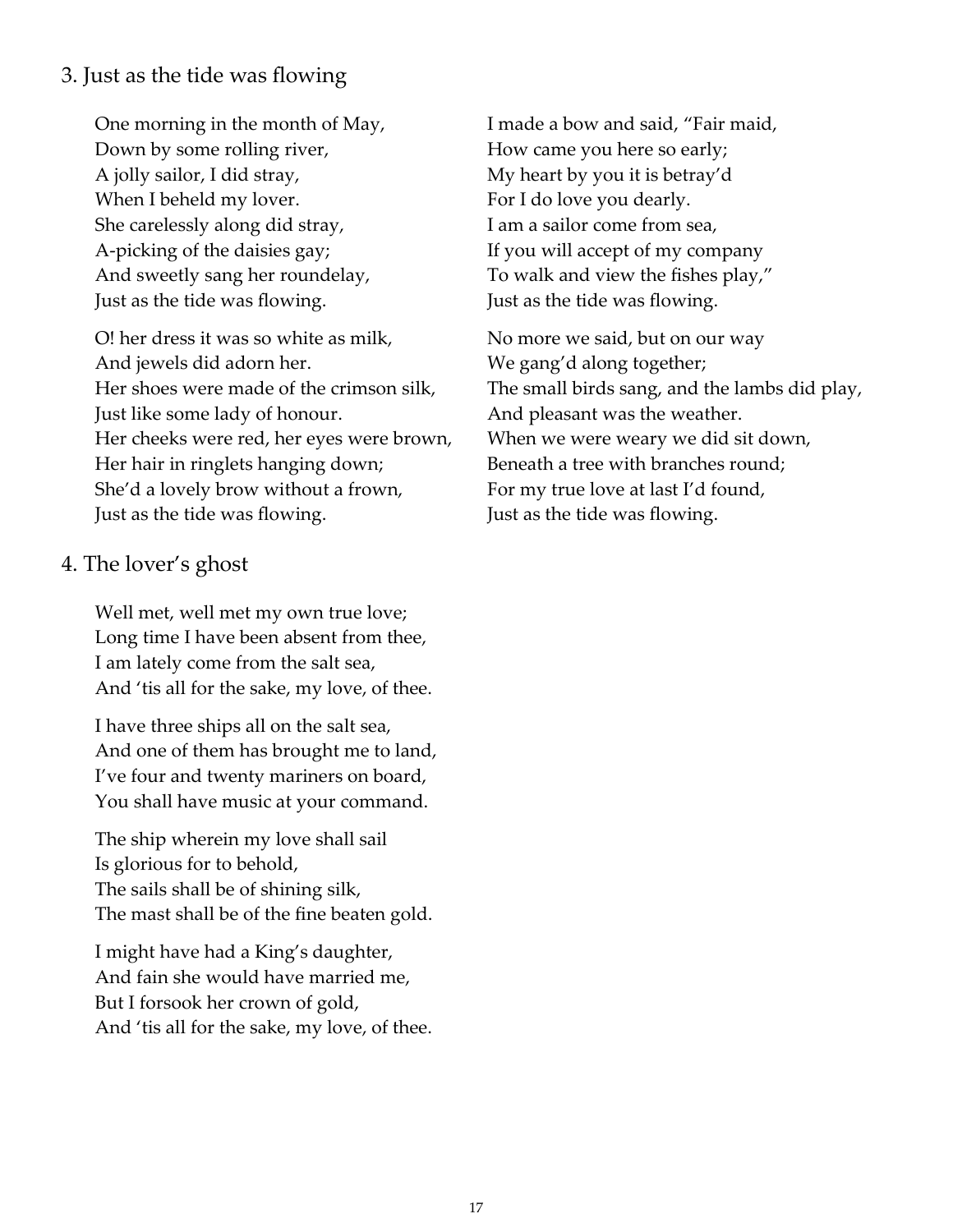#### 5. Wassail Song

Wassail, Wassail, all over the town, Our bread it is white and ale it is brown; Our bowl it is made of the green maple tree; In the Wassail bowl we'll drink unto thee.

Here's a health to the ox and to his right eye, Pray God send our master a good Christmas pie, A good Christmas pie as e'er I did see. In the Wassail bowl we'll drink unto thee.

Here's a health to the ox and to his right horn, Pray God send our master a good crop of corn, A good crop of corn as e'er I did see. In the Wassail bowl we'll drink unto thee.

Here's a health to the ox and to his long tail, Pray God send our master a good cask of ale, A good cask of ale as e'er I did see. In the Wassail bowl we'll drink unto thee.

Come butler, come fill us a bowl of the best; Then I pray that your soul in heaven may rest; But if you do bring us a bowl of the small, May the Devil take butler, bowl and all!

Then here's to the maid in the lily white smock, Who tripp'd to the door and slipp'd back the lock; Who tripp'd to the door and pull'd back the pin, For to let these jolly Wassailers walk in.

Wassail, Wassail, all over the town.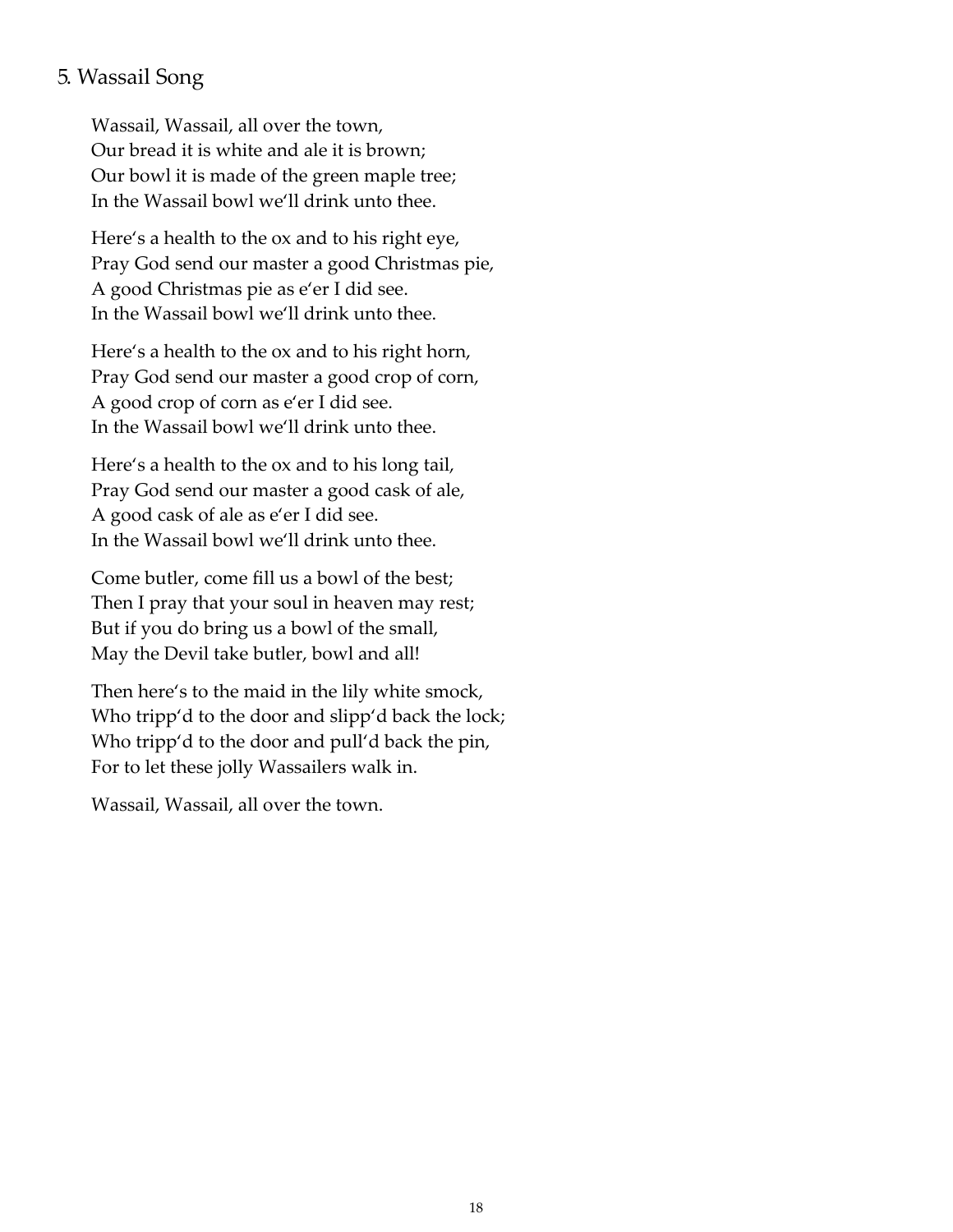*The Cascadian Chorale thanks the following people and organizations for their generous donations during the past two years:*

| Angel (\$2500+)                  | Donor (\$250-\$499)       |
|----------------------------------|---------------------------|
| 4Culture                         | Amazon                    |
| Microsoft                        | Ken Black                 |
| David & Sherri Nichols           | Kitt Bradley              |
| The Wyatt-Stone Family           | Carol Fielding            |
| Patron (\$1000-\$2499)           | Jeremy Kings              |
| Frances Acheson                  | Robin & Joy Porter        |
| Gail Erickson                    | Pamela Silimperi          |
| Anita Gross                      | Cami Woodruff             |
| Genie Middaugh                   | Contributor (\$100-\$249) |
| Tara O'Brien Pride & Arrow Pride | Holly Allin               |
| Katherine Robbs                  | Alecia Hawthorne-Heyel    |
| Jim Whitehead                    | Özer Özkaraoğlu           |
| Associate (\$500-\$999)          | Nikki Schilling           |
| Hannah Durasoff                  | Rick Thompson             |
| Google                           | <b>Trevor Tsang</b>       |
| Heather Irwin                    | <b>Member (\$1-\$99)</b>  |
| Sue Maybee                       | <b>Rick Commo</b>         |
| <b>Billie Shung</b>              | <b>Christine Dunbar</b>   |
| Rachel Spence                    | John LaFond               |
|                                  | Michael Schilling         |

#### **Remember Cascadian Chorale in your Charitable Giving**

The Cascadian Chorale is a 501(c)(3) non-profit organization. Ticket sales cover only 30% of organizational costs, with gifts from supporters making up the remainder. Your tax-deductible gift is welcome and appreciated. Please see "Support Us" at **www.CascadianChorale.org**.